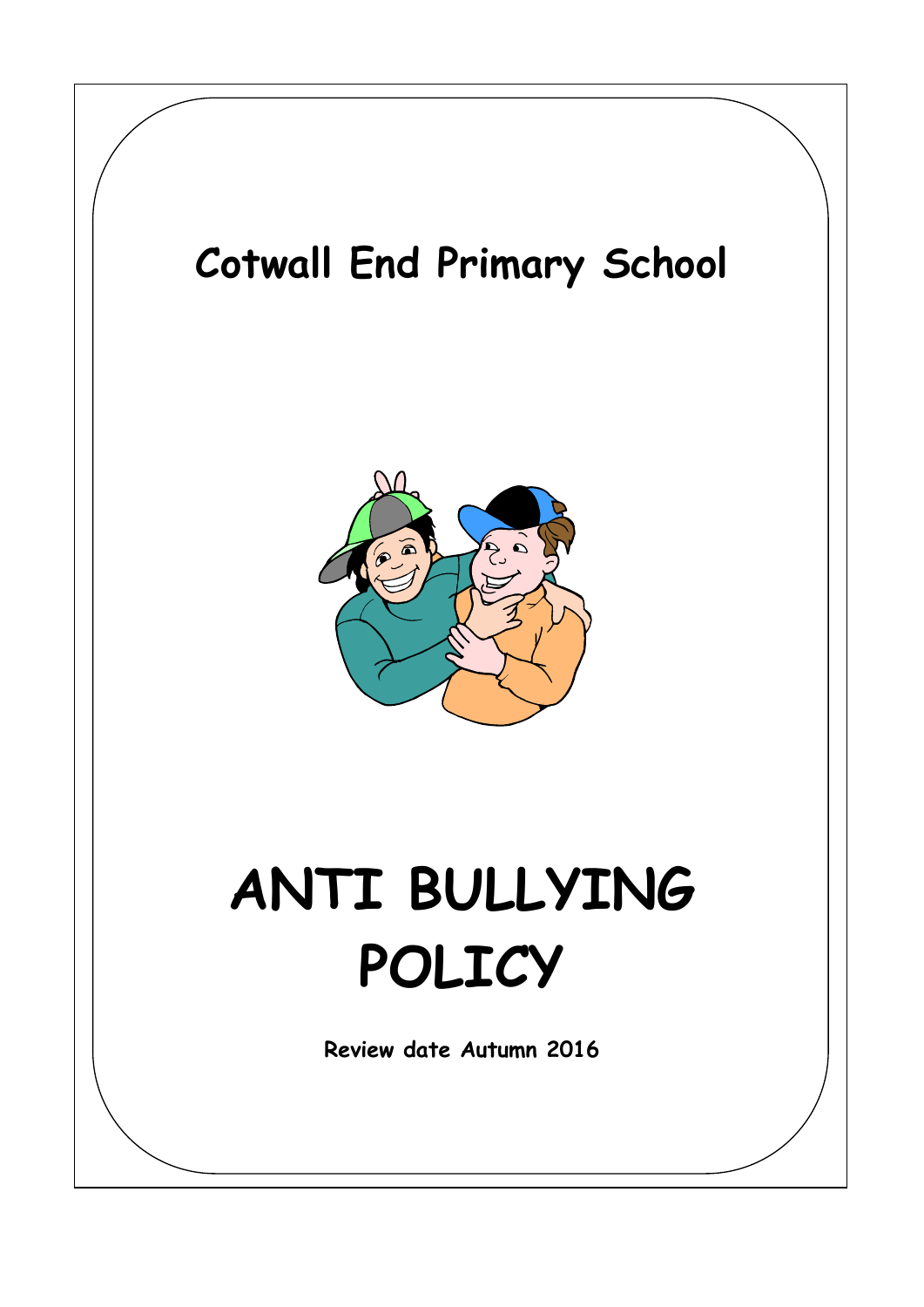## **ANTI-BULLYING POLICY**

### **Anti-Bullying and Aggressive Behaviour – How does Cotwall End manage bullying?**

At Cotwall End we aim to develop a sense of responsibility in pupils for themselves and each other. The responsibility for preventing and dealing with bullying is a collective responsibility,

Pupils, staff, parents, governors and Community Police share that responsibility.

#### **At Cotwall End we understand bullying to be:**

*"Bullying is deliberate harassment or an aggressive act which causes hurt to another. The hurt can either be physical or psychological; inflected by one child or a group."*

We believe that bullying behaviour can be long standing or short lived, that it can take the form of actions or words and that it can cause physical and mental pain.

We consider that bullying ranges from teasing to serious physical harm and includes any kind of racial, sexual or other kind of harassment. It should be dealt with through a common understanding of the problem and by a shared response by all who share in the life of Cotwall End Primary School.

Bullying is systematic and consistent, with a specifically targetted victim.

**It is NOT bullying if children fall out and argue with each other on an occasional basis.** 

### **To Prevent Bullying at Cotwall End Primary School**

All children have the right to be educated in a happy, caring environment, free from harm. At Cotwall End we aim to fulfil this right by actively preventing bullying. We do this by:

1. Ensuring that all pupils have access to broad, balanced and differentiated curriculum. There are special areas which promote pupil awareness of bullying and offer understanding to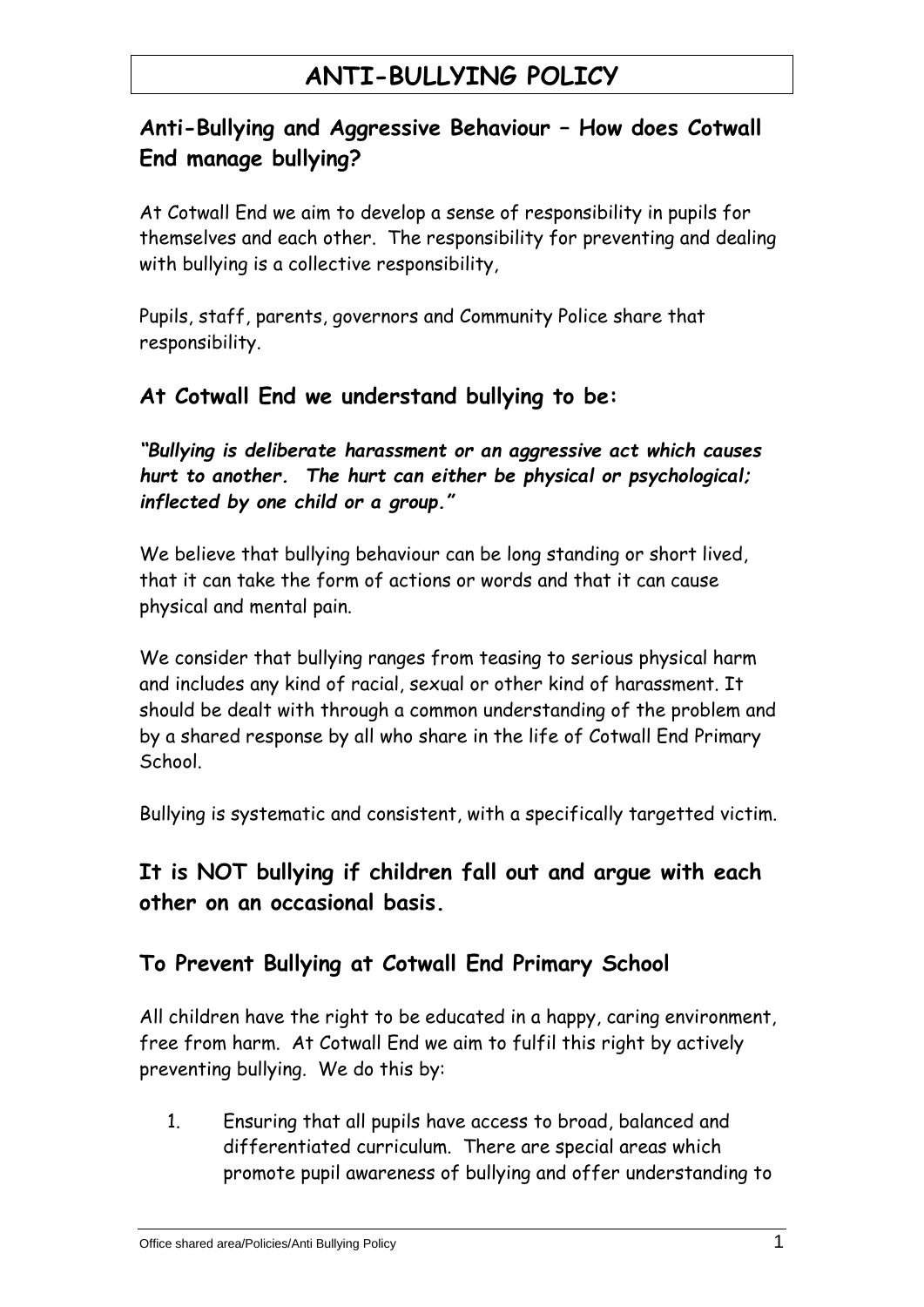# **ANTI-BULLYING POLICY**

be developed. Children learn social skills and share in a curriculum that allows for co-operative learning, discussion and respect for different points of view. A curriculum that recognises achievement and strengthens self-esteem.

- 2. Organising the timetable so that our pupils spend the majority of their time with a class teacher. This promotes understanding of the whole child and fosters relationships in which pupils are encouraged to share concerns and which help develop trust.
- 3. Supervising pupils at all times both in and out of the classroom including at the end of the school day.
- 4. Discussion between pupils, staff and parents so that potential problems are realised and dealt with promptly.
- 5. Having a clear, concise Behaviour Policy that is known to staff, support staff, parents, pupils and governors which clearly states: "Acts of aggression are totally unacceptable."
- 6. Behaviour contracts are drawn up between pupil, teacher and parents to monitor, prevent and stop bullying.

### **How is Bullying identified at Cotwall End Primary School?**

Bullying behaviour is identified promptly by:

- 1. Observing pupil behaviour in and out of the classroom.
- 2. Listening to pupils, parents and colleagues.
- 3. Knowing our pupils and being aware of the signs of bullying.
- 4. Understanding of what bullying means to children.
- 5. Talking to the children, parents and staff.
- 6. Developing an awareness of the different types of bullying.
- 7. Encourage children to "tell" and not to be passive to bullies. Ensuring that children feel comfortable telling staff. To offer children an opportunity to have a confidential "share" with a Senior member of staff to enable a plan to be agreed to help solve their problem.